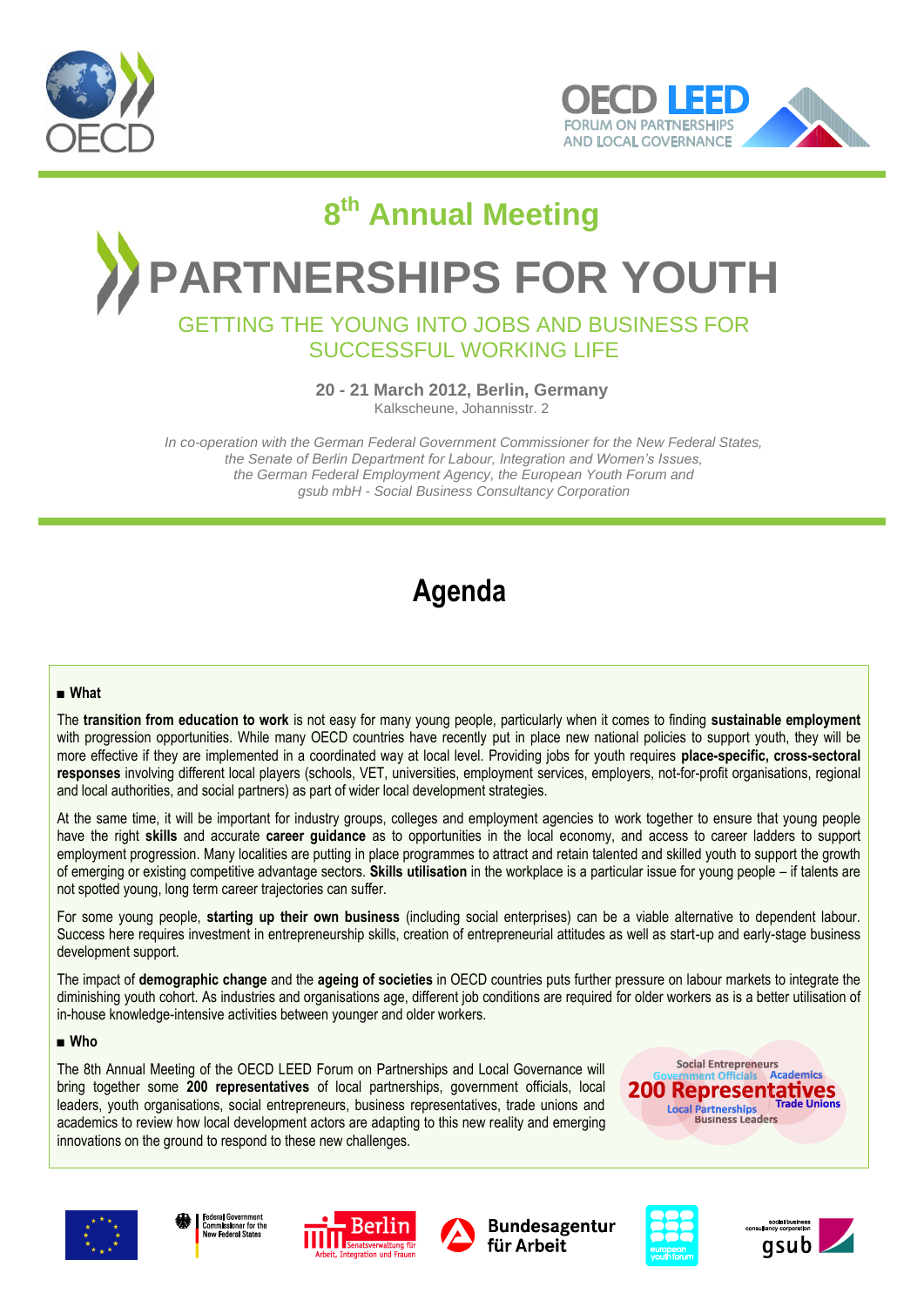

## **Tuesday, 20 March 2012**

|                 | Registration of participants and welcome coffee                                                                                                                                                                                                                                                                                                                                                                                                                                                                                                                                                                                                                                                                                                                                                                                                                                                                                                                                                                                                                                                                                                                                                                        |  |  |  |  |  |
|-----------------|------------------------------------------------------------------------------------------------------------------------------------------------------------------------------------------------------------------------------------------------------------------------------------------------------------------------------------------------------------------------------------------------------------------------------------------------------------------------------------------------------------------------------------------------------------------------------------------------------------------------------------------------------------------------------------------------------------------------------------------------------------------------------------------------------------------------------------------------------------------------------------------------------------------------------------------------------------------------------------------------------------------------------------------------------------------------------------------------------------------------------------------------------------------------------------------------------------------------|--|--|--|--|--|
| $9.00 - 9.30$   | <b>Conference facilitator: Paul Adamson, Editor-in-Chief, E!Sharp</b><br><b>Opening remarks</b>                                                                                                                                                                                                                                                                                                                                                                                                                                                                                                                                                                                                                                                                                                                                                                                                                                                                                                                                                                                                                                                                                                                        |  |  |  |  |  |
|                 |                                                                                                                                                                                                                                                                                                                                                                                                                                                                                                                                                                                                                                                                                                                                                                                                                                                                                                                                                                                                                                                                                                                                                                                                                        |  |  |  |  |  |
|                 | • Sergio Arzeni, Director for Entrepreneurship, SMEs and Local Development, OECD                                                                                                                                                                                                                                                                                                                                                                                                                                                                                                                                                                                                                                                                                                                                                                                                                                                                                                                                                                                                                                                                                                                                       |  |  |  |  |  |
|                 | Farhad Dilmaghani, Permanent Secretary for Labour and Integration, Senate Department for Labour, Integration and<br>Women's Issues, Berlin, Germany                                                                                                                                                                                                                                                                                                                                                                                                                                                                                                                                                                                                                                                                                                                                                                                                                                                                                                                                                                                                                                                                    |  |  |  |  |  |
|                 | Robert Strauss, Head of Employment Analysis, DG Employment, Social Affairs & Inclusion, European Commission,<br>٠<br>Chairman, OECD LEED Forum on Partnerships and Local Governance                                                                                                                                                                                                                                                                                                                                                                                                                                                                                                                                                                                                                                                                                                                                                                                                                                                                                                                                                                                                                                    |  |  |  |  |  |
| $9.30 - 10.45$  | PLENARY SESSION 1: SETTING THE CONTEXT                                                                                                                                                                                                                                                                                                                                                                                                                                                                                                                                                                                                                                                                                                                                                                                                                                                                                                                                                                                                                                                                                                                                                                                 |  |  |  |  |  |
|                 | Young people have been hit hard by the economic recession. Despite the signs of recovery in some OECD countries, youth<br>unemployment is likely to remain high due to a low level of demand for young people's labour coupled with a long-standing problem<br>of structural youth unemployment. This session will set the policy context for the more practice oriented discussions during the<br>conference. First the discussion will review the factors behind high and persistent youth unemployment and examine the short and<br>medium term prospects. Based on lessons learnt from previous recoveries, panellists will share their views on policy answers that<br>have proven to be effective. In particular, panellists will reflect on what works and what does not in fostering youth entrepreneurship,<br>preventing early school leaving and getting dropouts back into employment, education or training, helping young people break out of<br>intergenerational cycles of poverty, and helping youth to acquire the right set of skills for a successful working life. Finally, panellists<br>will exchange ways to ensure implementation on the ground and the value added of area-based approaches. |  |  |  |  |  |
|                 | Moderator: Dr. Sylvain Giguère, Head of LEED Division, OECD                                                                                                                                                                                                                                                                                                                                                                                                                                                                                                                                                                                                                                                                                                                                                                                                                                                                                                                                                                                                                                                                                                                                                            |  |  |  |  |  |
|                 | <b>Panel discussion</b>                                                                                                                                                                                                                                                                                                                                                                                                                                                                                                                                                                                                                                                                                                                                                                                                                                                                                                                                                                                                                                                                                                                                                                                                |  |  |  |  |  |
|                 | Dr. Randall Eberts, Executive Director, W.E. Upjohn Institute for Employment Research, US<br>٠                                                                                                                                                                                                                                                                                                                                                                                                                                                                                                                                                                                                                                                                                                                                                                                                                                                                                                                                                                                                                                                                                                                         |  |  |  |  |  |
|                 | Luca Scarpiello, Vice-President, European Youth Forum, EU<br>٠                                                                                                                                                                                                                                                                                                                                                                                                                                                                                                                                                                                                                                                                                                                                                                                                                                                                                                                                                                                                                                                                                                                                                         |  |  |  |  |  |
|                 | Ekaterina Travkina, Manager, OECD LEED Forum on Partnerships and Local Governance<br>٠                                                                                                                                                                                                                                                                                                                                                                                                                                                                                                                                                                                                                                                                                                                                                                                                                                                                                                                                                                                                                                                                                                                                 |  |  |  |  |  |
|                 | Moira McKerracher, Assistant Director, UK Commission on Employment and Skills, United Kingdom<br>٠                                                                                                                                                                                                                                                                                                                                                                                                                                                                                                                                                                                                                                                                                                                                                                                                                                                                                                                                                                                                                                                                                                                     |  |  |  |  |  |
|                 | Dr. Holger Seibert, Senior Researcher, Institute of Employment Research, Federal Employment Agency, Germany<br>$\bullet$                                                                                                                                                                                                                                                                                                                                                                                                                                                                                                                                                                                                                                                                                                                                                                                                                                                                                                                                                                                                                                                                                               |  |  |  |  |  |
|                 | Discussion from the floor                                                                                                                                                                                                                                                                                                                                                                                                                                                                                                                                                                                                                                                                                                                                                                                                                                                                                                                                                                                                                                                                                                                                                                                              |  |  |  |  |  |
| $10.45 - 11.00$ | OVERVIEW OF THE BERLIN PROJECTS HOSTING FORUM WORKSHOPS IN THE AFTERNOON                                                                                                                                                                                                                                                                                                                                                                                                                                                                                                                                                                                                                                                                                                                                                                                                                                                                                                                                                                                                                                                                                                                                               |  |  |  |  |  |
| $11.00 - 11.30$ | Coffee Break                                                                                                                                                                                                                                                                                                                                                                                                                                                                                                                                                                                                                                                                                                                                                                                                                                                                                                                                                                                                                                                                                                                                                                                                           |  |  |  |  |  |
| $11.30 - 12.30$ |                                                                                                                                                                                                                                                                                                                                                                                                                                                                                                                                                                                                                                                                                                                                                                                                                                                                                                                                                                                                                                                                                                                                                                                                                        |  |  |  |  |  |
|                 | NETWORKING SESSION: LOCAL INITIATIVES FOR JOBS, INCLUSION AND BUSINESS DEVELOPMENT                                                                                                                                                                                                                                                                                                                                                                                                                                                                                                                                                                                                                                                                                                                                                                                                                                                                                                                                                                                                                                                                                                                                     |  |  |  |  |  |
|                 | <b>Short interactive sessions</b>                                                                                                                                                                                                                                                                                                                                                                                                                                                                                                                                                                                                                                                                                                                                                                                                                                                                                                                                                                                                                                                                                                                                                                                      |  |  |  |  |  |
|                 | The Annual Meeting of the Forum provides a unique networking opportunity for partnership practitioners. This session is organised<br>around a series of short interactive sessions where Forum members present and discuss their projects with experts from other<br>countries.                                                                                                                                                                                                                                                                                                                                                                                                                                                                                                                                                                                                                                                                                                                                                                                                                                                                                                                                        |  |  |  |  |  |
| $12.30 - 13.30$ | Lunch Break                                                                                                                                                                                                                                                                                                                                                                                                                                                                                                                                                                                                                                                                                                                                                                                                                                                                                                                                                                                                                                                                                                                                                                                                            |  |  |  |  |  |
| $13.30 - 14.30$ | PLENARY SESSION 2: GETTING THE YOUNG INTO JOBS AND BUSINESS - LEARNING FROM GERMANY                                                                                                                                                                                                                                                                                                                                                                                                                                                                                                                                                                                                                                                                                                                                                                                                                                                                                                                                                                                                                                                                                                                                    |  |  |  |  |  |
|                 | The German economy recovered rapidly from the 2008-09 recession, with GDP topping pre-crisis rates during 2011 and<br>unemployment falling significantly. Youth employment is high compared to most OECD countries largely thanks to the availability of<br>well-established vocational education and training options and the successful apprenticeship system. This session will provide an<br>opportunity to learn from this experience and analyse its successes and pitfalls in a broader demographic change context (increased<br>mobility, declining youth population rates and population ageing). Approaches to support youth in starting their own businesses will<br>also be reviewed, touching upon entrepreneurship skills as well as start-up and early-stage business development support. Finally,<br>the panel will reflect on the conditions for transferability of the German experience.                                                                                                                                                                                                                                                                                                           |  |  |  |  |  |
|                 | Panel discussion followed by discussion from the floor                                                                                                                                                                                                                                                                                                                                                                                                                                                                                                                                                                                                                                                                                                                                                                                                                                                                                                                                                                                                                                                                                                                                                                 |  |  |  |  |  |
|                 | Dr. Christoph Bergner, Parliamentary State Secretary to the Federal Ministry of the Interior, Commissioner for the New<br>$\bullet$<br>Federal States, Germany                                                                                                                                                                                                                                                                                                                                                                                                                                                                                                                                                                                                                                                                                                                                                                                                                                                                                                                                                                                                                                                         |  |  |  |  |  |
|                 | Sabine Hübner, Head of Department of Labour, Ministry of Labour, Social Affairs, Health and Family of the State of<br>٠<br>Brandenburg, Germany                                                                                                                                                                                                                                                                                                                                                                                                                                                                                                                                                                                                                                                                                                                                                                                                                                                                                                                                                                                                                                                                        |  |  |  |  |  |
|                 | Farhad Dilmaghani, Permanent Secretary for Labour and Integration, Senate Department for Labour, Integration and<br>$\bullet$<br>Women's Issues, Berlin, Germany                                                                                                                                                                                                                                                                                                                                                                                                                                                                                                                                                                                                                                                                                                                                                                                                                                                                                                                                                                                                                                                       |  |  |  |  |  |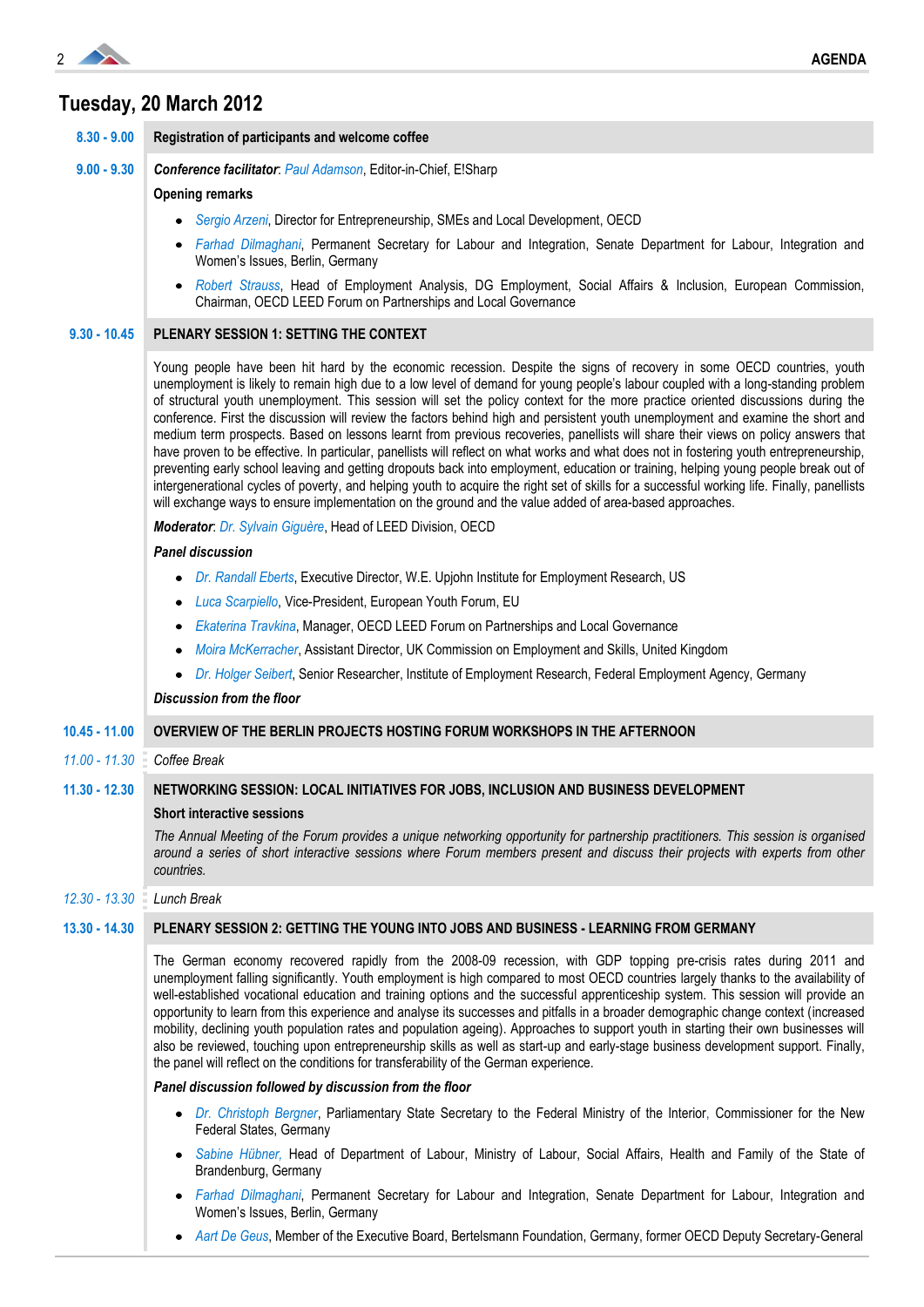

# **Tuesday, 20 March 2012**

| $14.30 - 18.00$ | <b>CONCURRENT WORKSHOPS 1-5</b><br>(hosted by Berlin youth projects)                                                      |                                                                                       |                                                                                                    | <b>CONCURRENT WORKSHOP 6</b><br>(conference venue)                                                                                 |                                                                                   |  |  |  |
|-----------------|---------------------------------------------------------------------------------------------------------------------------|---------------------------------------------------------------------------------------|----------------------------------------------------------------------------------------------------|------------------------------------------------------------------------------------------------------------------------------------|-----------------------------------------------------------------------------------|--|--|--|
| $14.30 - 15.15$ | Participants will be transported to the sites of local initiatives for youth employment in Berlin                         |                                                                                       |                                                                                                    |                                                                                                                                    |                                                                                   |  |  |  |
| $15.15 - 18.00$ | <b>Workshop 1</b><br>YOUTH<br><b>ENTREPRENEURSHIP</b>                                                                     | <b>Workshop 2</b><br><b>SUPPORTING</b><br><b>SCHOOL-TO-WORK</b><br><b>TRANSITIONS</b> | <b>Workshop 3</b><br><b>BUILDING FUTURES</b><br><b>FOR</b><br><b>DISADVANTAGED</b><br><b>YOUTH</b> | <b>Workshop 4</b><br><b>SKILLS FOR</b><br><b>SUCCESSFUL</b><br><b>WORKING LIFE:</b><br><b>APPRENTICESHIPS</b><br><b>AND BEYOND</b> | <b>Workshop 5</b><br><b>JOINED UP</b><br><b>APPROACHES TO</b><br>YOUTH EMPLOYMENT |  |  |  |
| 18.00           | Transfer back to conference venue                                                                                         |                                                                                       |                                                                                                    |                                                                                                                                    |                                                                                   |  |  |  |
| $15.00 - 18.00$ | <b>Workshop 6: MANAGING DEMOGRAPHIC CHANGE - Transitions in labour markets</b>                                            |                                                                                       |                                                                                                    |                                                                                                                                    |                                                                                   |  |  |  |
| 19.00           | Dinner reception: "Oranium" restaurant, Oranienburger Straße 33-34, 10117 Berlin (walking distance from conference venue) |                                                                                       |                                                                                                    |                                                                                                                                    |                                                                                   |  |  |  |

# **Wednesday, 21 March 2012**

| $9.00 - 9.30$   | <b>Welcome coffee</b>                                                                                                                                                                                                                                                                                                                                                                                                                                          |                                                                                                |                                                                                                                               |                                                                 |  |  |  |  |
|-----------------|----------------------------------------------------------------------------------------------------------------------------------------------------------------------------------------------------------------------------------------------------------------------------------------------------------------------------------------------------------------------------------------------------------------------------------------------------------------|------------------------------------------------------------------------------------------------|-------------------------------------------------------------------------------------------------------------------------------|-----------------------------------------------------------------|--|--|--|--|
| $9.30 - 10.00$  | FEEDBACK FROM DAY 1: facilitated discussion                                                                                                                                                                                                                                                                                                                                                                                                                    |                                                                                                |                                                                                                                               |                                                                 |  |  |  |  |
| $10.00 - 11.30$ | GETTING THE YOUNG INTO JOBS AND BUSINESS: the 'WHO' and the 'HOW'<br>These 4 concurrent workshops will discuss the role of key institutions in supporting youth entrepreneurship, school-to-work<br>transitions, helping young people break out of intergenerational cycles of poverty, and helping youth to acquire the right set of skills<br>for a successful working life. The discussions will build on the results of the workshops of the previous day. |                                                                                                |                                                                                                                               |                                                                 |  |  |  |  |
|                 | <b>Workshop A</b><br><b>WHAT COULD THE SOCIAL</b><br><b>ECONOMY DO?</b>                                                                                                                                                                                                                                                                                                                                                                                        | <b>Workshop B</b><br><b>WHAT COULD LOCAL</b><br><b>PARTNERSHIP</b><br><b>ORGANISATIONS DO?</b> | <b>Workshop C</b><br><b>WHAT SHOULD LABOUR</b><br><b>MARKET AND TRAINING</b><br><b>INSTITUTIONS BE</b><br><b>FOCUSING ON?</b> | <b>Workshop D</b><br><b>WHAT COULD</b><br><b>BUSINESSES DO?</b> |  |  |  |  |
| $11.30 - 12.00$ | Coffee Break                                                                                                                                                                                                                                                                                                                                                                                                                                                   |                                                                                                |                                                                                                                               |                                                                 |  |  |  |  |
| $12.00 - 13.00$ | PLENARY SESSION: LESSONS LEARNT AND THE WAY FORWARD                                                                                                                                                                                                                                                                                                                                                                                                            |                                                                                                |                                                                                                                               |                                                                 |  |  |  |  |
| $12.00 - 12.45$ | Drawing on earlier discussions, this session will reflect on the lessons and recommendations stemming from the conference and on<br>the role of youth organisations in the co-creation of policies and co-implementation of projects at local level.                                                                                                                                                                                                           |                                                                                                |                                                                                                                               |                                                                 |  |  |  |  |
|                 | <b>Facilitated panel discussion</b><br>Leonardo George Christodoulou, General Director, Athens S.O.S./Young Socialists, Greece<br>٠                                                                                                                                                                                                                                                                                                                            |                                                                                                |                                                                                                                               |                                                                 |  |  |  |  |
|                 |                                                                                                                                                                                                                                                                                                                                                                                                                                                                |                                                                                                |                                                                                                                               |                                                                 |  |  |  |  |
|                 | Romina Matei, President, Youth Express Network, Romania<br>$\bullet$<br>Vesna Milosevic, National Youth Employment Council and Youth Employment Action, Slovenia<br>٠                                                                                                                                                                                                                                                                                          |                                                                                                |                                                                                                                               |                                                                 |  |  |  |  |
|                 |                                                                                                                                                                                                                                                                                                                                                                                                                                                                |                                                                                                |                                                                                                                               |                                                                 |  |  |  |  |
|                 | $\bullet$                                                                                                                                                                                                                                                                                                                                                                                                                                                      | Michael Schwab, Chairman, Rural Youth Europe, Germany                                          |                                                                                                                               |                                                                 |  |  |  |  |
|                 | <b>Comments by</b><br>Sally Sinclair, Chief Executive Officer, National Employment Services Association, Australia                                                                                                                                                                                                                                                                                                                                             |                                                                                                |                                                                                                                               |                                                                 |  |  |  |  |
|                 | Discussion from the floor                                                                                                                                                                                                                                                                                                                                                                                                                                      |                                                                                                |                                                                                                                               |                                                                 |  |  |  |  |
|                 |                                                                                                                                                                                                                                                                                                                                                                                                                                                                |                                                                                                |                                                                                                                               |                                                                 |  |  |  |  |
| $12.45 - 13.00$ | <b>Closing remarks</b>                                                                                                                                                                                                                                                                                                                                                                                                                                         |                                                                                                |                                                                                                                               |                                                                 |  |  |  |  |
|                 | Jan Hendeliowitz, Senior Advisor, Ministry of Employment, The Danish National Labour Market Authority, Chairman, OECD LEED<br><b>Directing Committee</b>                                                                                                                                                                                                                                                                                                       |                                                                                                |                                                                                                                               |                                                                 |  |  |  |  |
| 13.00           | End of the conference                                                                                                                                                                                                                                                                                                                                                                                                                                          |                                                                                                |                                                                                                                               |                                                                 |  |  |  |  |
| $13.00 - 14.00$ | $\equiv$ Lunch                                                                                                                                                                                                                                                                                                                                                                                                                                                 |                                                                                                |                                                                                                                               |                                                                 |  |  |  |  |